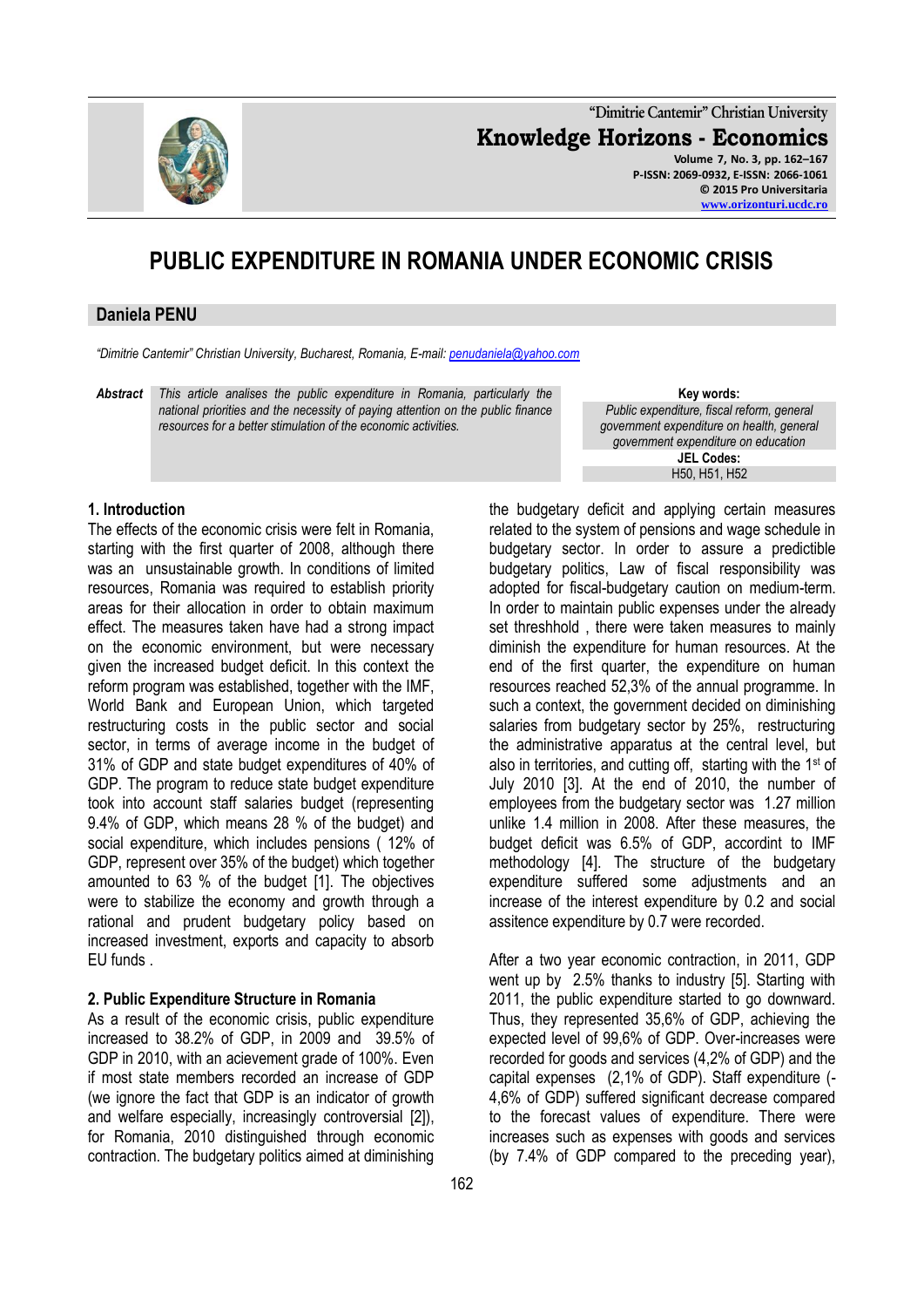interest expenses ( by 22.1% of GDP compared to the preceding year), expenditure with the non-reimbursable grants (by 47.5% of GDP compared to the preceding year) [6]. In September 2010, a new pension law was adopted through which people had to get retired later than before and the pension indexation was done considering the inflation rate, starting with 2030. The effects are cast on the decrease of the social asistence expenditure by 1, compared to 2010.

2012 has faced a slowdown of the GDP dynamics (0.7%) and the diminishment of the budgetary deficit by 2.9 points (according to ESA 95) unlike 2011 [7]. Public expenditure increased by 1% compared to 2011, reaching 35,4 of GDP, with a forecast yield of 97,8%. This was mainly determined by the increase of the weight of staff expenditure by 0,9%, as a result of increasing the salaries in the budgetary sector by 8% and conferring some wage rights accrording to a court decision. But, there were maintained the restrictions refering to the employment rate in the budgetary system and the ones regarding the benefits reward. To the public expenditure iterests, there also contributed an increase of 0.9% as a consequnce of the deficits accumulated years before and loan contracting to cover them.The expenditure with foreign non-reimbursable grants increased by 1.2% [8].

In 2013 the budgetary deficit was 2.3% of GDP, with 0,7% lower than the precedent one while the structural deficit got reduced from 2,5% of GDP in 2012 to 1,8% of GDP in 2013. This was due, on the one hand to the financial agreements with IMF and EU, and , on the other hand, the rules set up in the Treat regarding Stability, Coordination and Governance within Monetary and Economic Union, the budgetary objective being set up for 2015.

For 2013, through the budgetary policies, there were set up more objectives: support for the economic activity for which 13,4 billion lei has been allocated (under the circumstances of budgetary salary incres by 15%, pensions by 4%, minimum wage by 15% and minimum income, by 8%), fiscal consolidation by diminishing the budgetary deficit, central apparatus's expenditure, payment of arrears (2,6 billion lei) in health care system, transport infrastructure and local administration, encouraging investments both through the increase of the expenses on co-financing European projects (2.2billion lei, representing an increase of 12.7 compared to 2012) and the support of the investments that could have been finalized by 2014; prioritizing public investments; assuring transparency regarding the use of public financial resources and efficient management of the public debt that at the end of the year reached 38.4% of GDP [9].

In 2013 the government used loans both on the domestic market and the foreign one, at low interests, which led to a significant diminishment of the expenditure regarding the interests related to the governmental public debt. In such a context, the expenditure of the general consolidated budget stood for 34.4% of GDP, having an yield degree of 96%. As for the economic structure of the public expenditure, we remark the following issues: staff expenditure increased by 13% compared to the previous year due to the wage reinstatement in the budgetary field and the reward of some benefits as a result of some court decisions; expenditure on goods and services have increased by 0,2% as a result of the measures concerning the delay in payment and the payment of commercial arrears by local governments and hospitals; the interest charges have increased by 71 % compared to the previous year; expenditure on social assistance have increased by 2% also compared with the previous year, the increase in the amount determined as social allowance due to the increase in aid of 8.5 %, with effect from the 1st July, the increase in family allowances to support 30% and the pension increase by 4 %; increasing expenditure for investments, which represented 5.1% of GDP.

In 2014, the budget policy had as objective ä rudent management of the public expenditure and a significant improvement of the public debt management." [10]. To meet this objective, a series of measures were made, exclusively for population with low incomes. The first step was to increase the minimum wage from 800lei/month to 850 lei/month starting with the 1st of January 2014 and 900lei, starting with 1<sup>st</sup> July 2014. With regard of pensions, an indexation of 3,75% was included. An ultime measure aimed at decreasing employer's social quota by 5%. In order to support the economic environment, a range of measures were foreseen. Public investments were encouraged and the capacity of EU funds absorption to reestablish an increase of cofinacing of 0.5%. Also the public investments at the local level were stimulated and an increase of 26% was recorded, compared to 2013. The business environment was encouraged by helping IMMs and agricultural producers. With respect to the structure we remark an increase in staff expenditure by 9 % as compared to 2013 due to the increase of minimum gross wages in the economy, increase of pays for certain categories of employers or the payments of financial obligations given by court decision.

An increase related to the costs of the subsidies is also noticeable, as a result of subsidies for agricultural producers, public passenger railway, subsidies for the carriage of passengers by train. A reduction in capacity has been registered at the level of expenditure with interest as determined by the decrease in yields of the bids of benchmark bonds issue.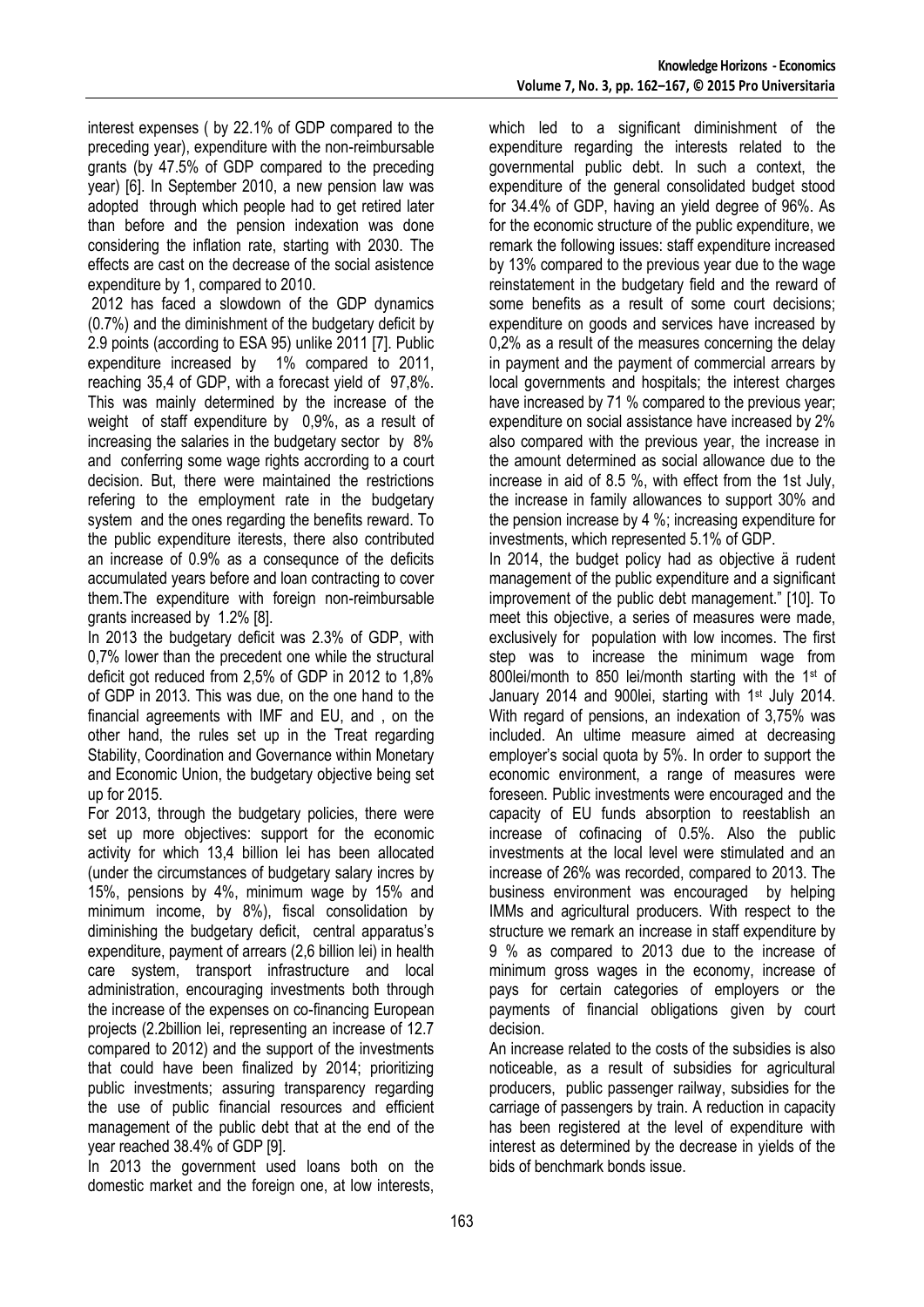| . 1<br><b>Indicators</b>                               | 2008    | 2009   | 2010    | 2011    | 2012   | 2013   | 2014   |
|--------------------------------------------------------|---------|--------|---------|---------|--------|--------|--------|
| Total general government expenditure                   | 36.9    | 38.2   | 39.5    | 37.5    | 35.5   | 34.5   | 33.6   |
| Current expenditure                                    | 32.4    | 34.1   | 35.8    | 33.4    | 32.3   | 31.8   | 31.2   |
| Staff expenditure                                      | 8.4     | 9.2    | 8.4     | 7.0     | 7.0    | 7.4    | 7.5    |
| Goods and services                                     | 6.5     | 5.7    | 5.800   | 5.8     | 5.9    | 6.2    | 5.9    |
| Interest                                               | 0.8     | 1.2    | 1.4     | 1.6     | 1.8    | 1.7    | 1.5    |
| <b>Subsidies</b>                                       | 1.5     | 1.4    | 1.3     | 1.2     | 1.0    | 0.8    | 0.9    |
| <b>Total transfers</b>                                 | 15.2    | 16.1   | 18.5    | 17.4    | 16.3   | 15.6   | 15.3   |
| Transfers between branches of Public<br>Administration | 0.6     | 0.1    | 0.1     | 0.1     | 0.2    | 0.2    | 0.2    |
| Other transfers                                        | 3       | 2.4    | 3.0     | 2.4     | 1.9    | 1.7    | 1.8    |
| Foreign non-reimbursable grants                        | $\star$ | 0.5    | 1.4     | 2.0     | 2.3    | 2.2    | 2.2    |
| Social protection                                      | 10.4    | 12.7   | 13.4    | 12.4    | 11.5   | 10.9   | 10.6   |
| Other expenditure                                      | 1.2     | 0.5    | 0.4     | 0.6     | 0.5    | 0.5    | 0.6    |
| Expenditures on reimbursable grants                    | *       | 0.4    | $\star$ | $\star$ | 0.3    | 0.1    | 0.1    |
| Capital expenditure                                    | 4.5     | 4.6    | 3.8     | 4.2     | 3.3    | 2.9    | 2.5    |
| Financial operations                                   | *       | 0.0    | 0.0     | 0.0     | 0.0    | 0.0    | 0.0    |
| Loan                                                   | 0       | 0.0    | 0.0     | 0.0     | 0.0    | 0.0    | 0.0    |
| Loan reimbursement                                     | 0       | 0.0    | 0.0     | 0.0     | 0.0    | 0.0    | 0.0    |
| Payments in preceding years currently recovered        | $-0.1$  | $-0.1$ | $-0.1$  | $-0.1$  | $-0.1$ | $-0.2$ | $-0.1$ |

*Table 1.* Government expenditure by economic structure in Romania

*Source: The Consolidated General Budget 2008-2014, Ministry of Public Finance*

#### **3. General government expenditure by function – Romania vs. EU**

Regarding general government expenditure by function, a significant weight is given by the expenditure for social protection. Between 2003-2010, these recorded a higher increase. In 2003, they were 9.3% of GDP. In 2010, they reached 14.6% of GDP, overpassing the EU28 average of 19.4% of GDP. Only 9 states had a smaller level of expenditures with social assistence, such as: Cyprus – 10.7%, Slovakia – 12.9%, Czech Republic – 13%, Bulgaria – 13.2%, Malta – 13.7%, Latvia – 13.8%, Estonia – 14.2%, Lithuania – 14.2% and Croatia – 14.6%. At the other pole, there are Sweden – 21.9%, Finland – 22.8%, France -23.6% and Denmark – 25.1%. Starting with 2011, the expenditures with social assistence have been decreasing, being of 12.8% in 2011 ( EU28 average – 19.1%), 12.3% in 2012 (media EU28 – 19.4%) and 11.5% in 2013 ( EU28 average–19.6%).

### *Table 2* General government expenditure by function in Romania

|                                  | 2003 | 2004 | 2005           | 2006 | 2007 | 2008 | 2009 | 2010 | 2011 | 2012 | 2013 |
|----------------------------------|------|------|----------------|------|------|------|------|------|------|------|------|
| Total general government         | 33.2 | 33.4 | 33.4           | 35.3 | 38.3 | 38.9 | 40.6 | 39.6 | 39.2 | 36.4 | 35.2 |
| General public services          | 4.1  | 3.9  | 3.7            | 3.4  | 4.5  | 4.8  | 4.3  | 4.5  | 4.8  | 4.9  | 4.9  |
| Defence                          | 2.5  | 2.2  | 2.7            | 2.3  | 1.8  | 1.5  | 1.5  | 1.4  | 0.8  | 0.7  | 0.8  |
| Public order and safety          | 1.8  | 1.8  | $\overline{2}$ | 2.4  | 2.4  | 2.2  | 2.1  | 2.4  | 2.2  | 2.2  | 2.2  |
| Economic affairs                 | 5    | 5.8  | 5.7            | 7.2  | 8.6  | 8    | 7.9  |      | 7.1  | 6.5  | 6.2  |
| Environment protection           | 0.2  | 0.1  | 0.3            | 0.4  | 0.4  | 0.5  | 0.6  | 0.8  | 0.9  | 0.8  | 0.7  |
| Housing and community amenities  | 2.5  | 2.5  | 1.3            | 1.4  | 1.5  | 1.3  | 1.4  | 1.3  | 1.2  | 1.1  | 1.2  |
| Health                           | 3.4  | 2.5  | 2.6            | 2.7  | 3.1  | 3.2  | 3.8  | 3.3  | 4.1  | 3.8  | 4    |
| Recreation, culture and religion | 0.7  | 0.6  | 0.8            |      | 1.1  | 1.1  | 1.1  |      | 1.1  |      | 0.9  |
| Education                        | 3.5  | 3.6  | 3.6            | 4.1  | 4    | 4.5  | 4.1  | 3.3  | 4.1  | 3    | 2.8  |
| Social protection                | 9.3  | 10.4 | 10.7           | 10.4 | 10.8 | 11.9 | 14   | 14.6 | 12.8 | 12.3 | 11.5 |

*Source: Eurostat*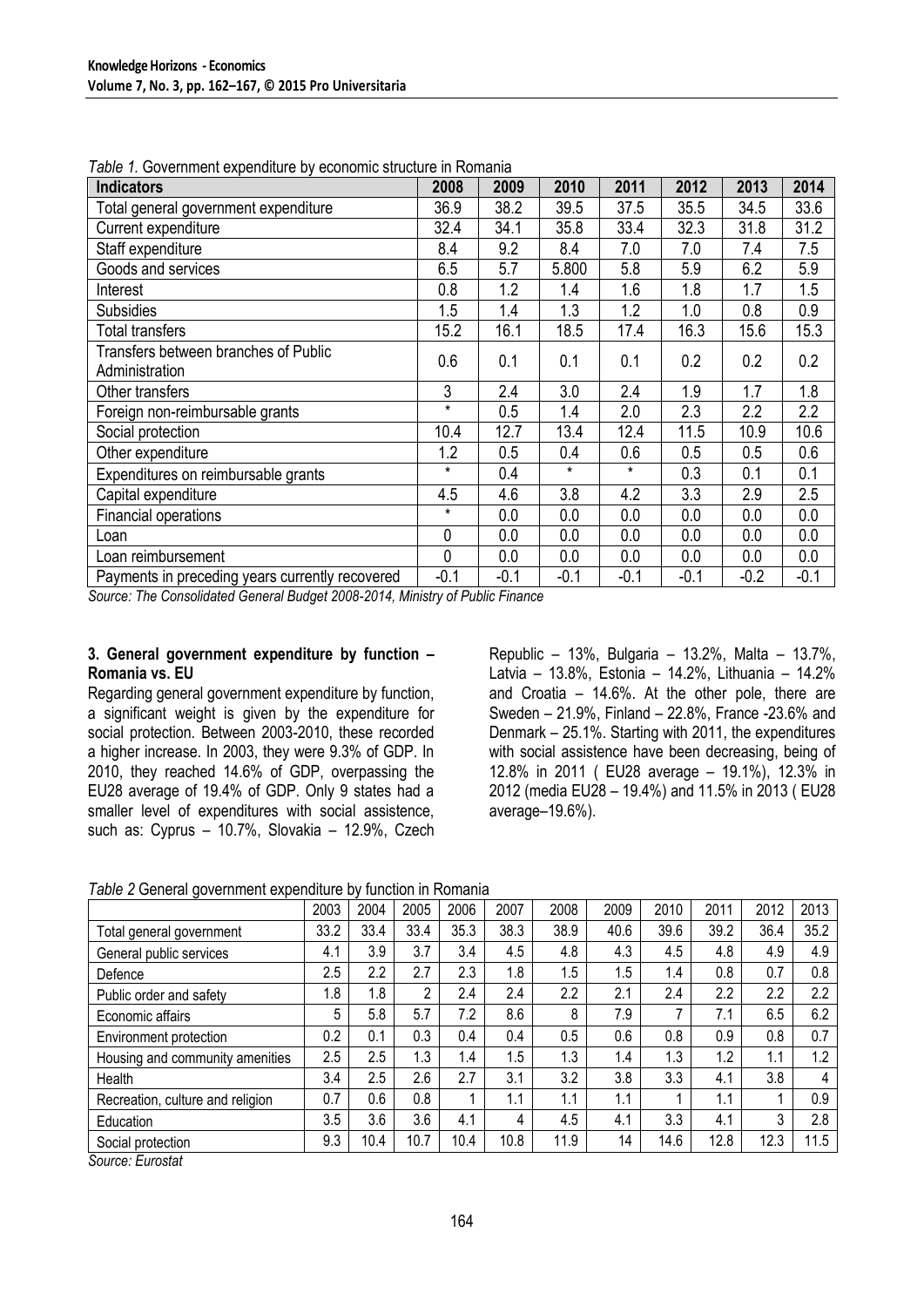Expenditure on general government services were 4.9% of GDP, 28 EU average being 6.8% of GDP, the lowest levels bein recorded by Estonia – 4% of GDP, Bulgaria – 4.2% of GDP, Czech Republic and Latvia - 4.7% of GDP.

Although Romania has been confronting with serious issues in the field of health care, public expenditures on this sector has a small weight of GDP, representing only 3-4%. The average for EU28 was 6.8% of GDP, in 2008, reaching 7.2% of GDP in 2013. During the period 2008-2013 total expenditure on health increased

by 1.4 pp of GDP in Finland and Netherlands, 0.8 pp of GDP in Belgium, Denmark, Croatia, Romania and Slovenia, 0.7 pp of GDP in Czech Republic and France, 0.6 pp of GDP in Germany, 0.5 pp of GDP in Slovakia, 0.4 pp of GDP in Sweden, United Kingdom, Malta, Cyprus, 0.3 pp of GDP in Austria and Hungary, 0.2 pp of GDP in Italy, 0.1 pp of GDP in Bulgaria. In contrast, decreases were observed in Ireland and Poland (-0.4 pp of GDP), Greece (-1.3 pp of GDP), Latvia (-0.7 pp of Portugal

| <i>Table. 3</i> General government expenditure on nealth in EU 28 |                |                |                |      |                |                |  |  |
|-------------------------------------------------------------------|----------------|----------------|----------------|------|----------------|----------------|--|--|
| <b>Government</b><br>expenditure on                               | 2008           | 2009           | 2010           | 2011 | 2012           | 2013           |  |  |
| health                                                            |                |                |                |      |                |                |  |  |
| <b>European Union</b>                                             | 6.8            | 7.4            | 7.3            | 7.1  | 7.2            | 7.2            |  |  |
| Belgium                                                           | 7.1            | 7.7            | 7.6            | 7.7  | 7.9            | 7.9            |  |  |
| <b>Bulgaria</b>                                                   | 4.5            | 4.1            | 4.6            | 4.3  | 4.5            | 4.6            |  |  |
| Czech Republic                                                    | 6.6            | 7.4            | 7.5            | 7.4  | 7.4            | 7.3            |  |  |
| Denmark                                                           | 7.9            | 8.9            | 8.6            | 8.5  | 8.8            | 8.7            |  |  |
| Germany                                                           | 6.4            | 7.1            | $\overline{7}$ | 6.8  | 6.8            | $\overline{7}$ |  |  |
| Estonia                                                           | 5.1            | 5.5            | 5.3            | 5    | 5.1            | 5.1            |  |  |
| Ireland                                                           | 7.5            | 8.2            | 7.9            | 7.2  | $\overline{7}$ | 7.1            |  |  |
| Greece                                                            | 6.4            | 6.8            | 6.8            | 6.4  | 5.7            | 5.1            |  |  |
| Spain                                                             | 6              | 6.8            | 6.6            | 6.4  | 6.1            | 6.0(p)         |  |  |
| France                                                            | 7.4            | 7.9            | 7.9            | 7.9  | 8              | 8.1            |  |  |
| Croatia                                                           | 5.8            | 6.4            | 6.1            | 6.3  | 6.6            | 6.6            |  |  |
| Italy                                                             | $\overline{7}$ | 7.5            | 7.4            | 7.1  | 7.2            | 7.2            |  |  |
| Cyprus                                                            | 2.7            | $\overline{3}$ | 3              | 3.1  | 3              | 3.1            |  |  |
| Latvia                                                            | 4.3            | 4.6            | 4.2            | 4.1  | 3.9            | 3.6            |  |  |
| Lithuania                                                         | 5.6            | 6.7            | 7              | 6.6  | 5.9            | 5.6            |  |  |
| Luxembourg                                                        | 4.7            | 5.4            | 5.1            | 4.8  | 5              | 5.3            |  |  |
| Hungary                                                           | 4.9            | 5.2            | 5.1            | 5.2  | 5.2            | 5.2            |  |  |
| Malta                                                             | 5.3            | 5.1            | 5.3            | 5.4  | 5.5            | 5.7            |  |  |
| Netherlands                                                       | 6.9            | 7.8            | 7.8            | 7.9  | 8.4            | 8.3            |  |  |
| Austria                                                           | 7.6            | 8              | 8              | 7.9  | 7.9            | 7.9            |  |  |
| Poland                                                            | 5              | 5              | 5              | 4.7  | 4.7            | 4.6            |  |  |
| Portugal                                                          | 7.2            | 7.9            | 7.3            | 6.8  | 6.5            | 6.7            |  |  |
| Romania                                                           | 3.2            | 3.8            | 3.3            | 4.1  | 3.8            | $\overline{4}$ |  |  |
| Slovenia                                                          | 6.1            | 6.8            | 6.8            | 6.9  | 6.9            | 6.9            |  |  |
| Slovakia                                                          | $\overline{7}$ | 7.8            | 7.6            | 7.2  | 7.4            | 7.5            |  |  |
| Finland                                                           | $\overline{7}$ | 7.9            | 7.9            | 7.8  | 8.2            | 8.4            |  |  |
| Sweden                                                            | 6.6            | 7.1            | 6.8            | 6.8  | 6.9            | $\overline{7}$ |  |  |
| <b>United Kingdom</b>                                             | 7.2            | 8              | 7.8            | 7.6  | 7.5            | 7.6            |  |  |

 *Table. 3* General government expenditure on health in EU 28

*Source: Eurostat*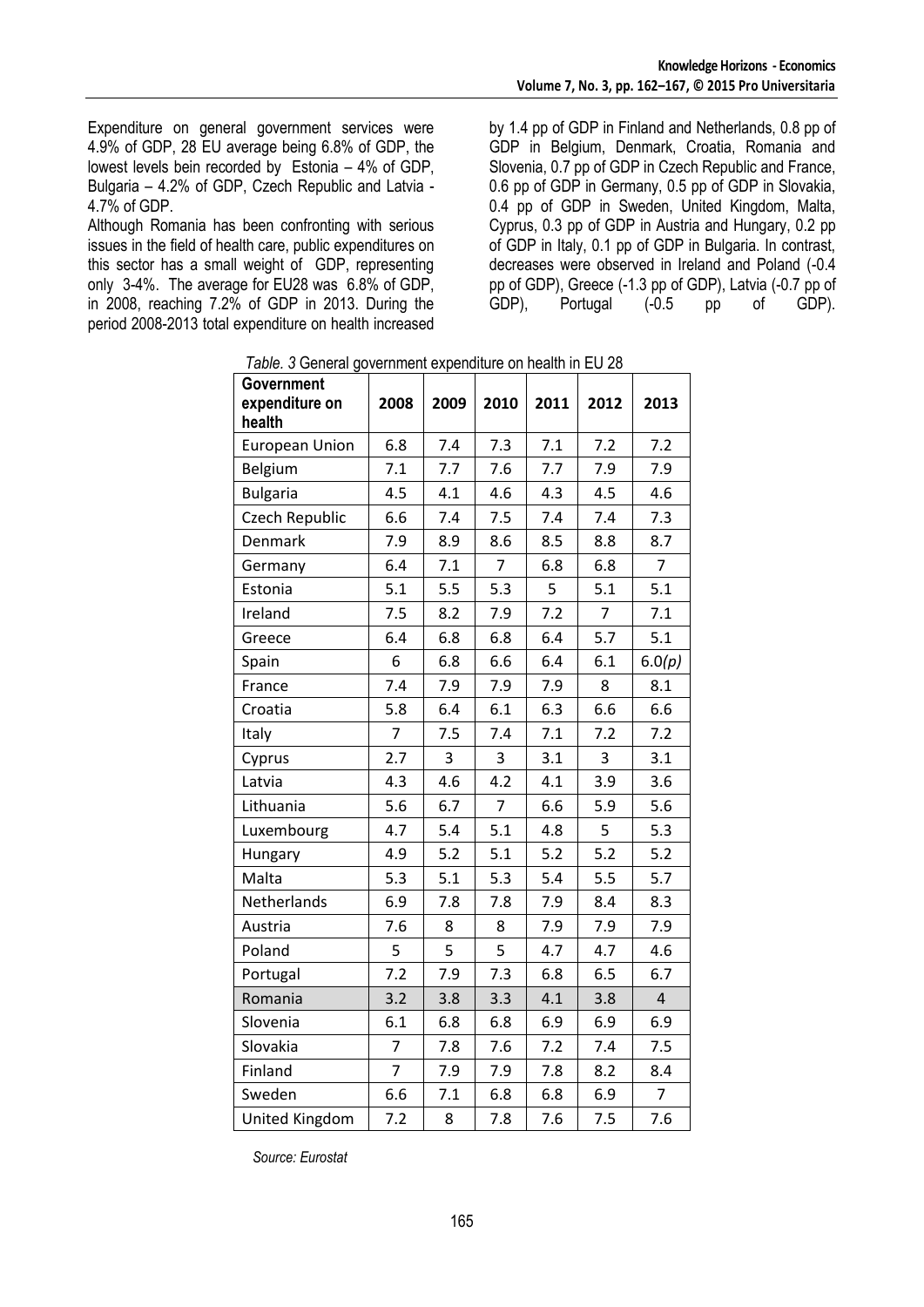In Romania, general government expenditure on education is situated under the limit of EU28 average. If in 2008, it was 4.5% of GDP, in 2013 , was only 2.8% of GDP, which was the lowest level of EU28. Under EU level, there are also Bulgaria – 3.8% of GDP and Spain – 4% of GDP, Ireland and Italy -4.1 % of GDP,

Germany – 4.3% of GDP, Greece – 4.5 % of GDP and Hungary – 4.7% of GDP. An upper of general government expenditure on education is recorded in Denmark- 7% of GDP, Portugal -6.8% of GDP, Sweden  $-6.6\%$  of GDP and Finland  $-6.5\%$  of GDP.



*Figure 1* Government expenditure on education in EU28, 2013

### **4. Conclusions**

As a consequence of the fiscal measures taken in 2010, which aimed at adjusting the major inequalities regarding the public finances, Romania managed in a relatively short time, 2009-2013, to decrease the budgetary deficit ESA95 from 9% of GDP in 2009 to 2.3% of GDP in 2013. This was due to some politics meant to reduce the budgetary expenditures, mainly the ones retated to the human resources (-2.8% pp of GDP), gross fix capital (-1.5 pp of GDP) and social assistence (-1.4 pp of GDP) [11]. Reducing budgetary expenditure should not have an impact on GDP, in conditions which would be supported by growth in industry, services and agriculture [12]. As for the budgetary expenditures, we remark a considerable balance between salaries and social assitence. Between 2008-2009, expenditures related to salaries and pensions overcame 27 EU average. The ones for education and health-care are under 28EU average.

For 2015, public expenditures are forecast to be 35,1% of GDP, expecting a deficit of 1,4%. A salary increase should be desirable both in education and health. In the field of education, a salary increase was actually considered, in two phases: the 1st of March and the 1st of September, 5% per phase. As for healthcare, a salary increase by 100 lei starting with the 1st of January. In setting up the fiscal policies, the increase of pension by 5% as well as the the social allowances from which benefit retired or disabled people, as well as the ones with low revenues [13].

For the following period, a decreas of budgetary expenditures to 33,8% in 2016, 33,6% in 2017 si 33,3% in 2018 is foreseen. Considering the same public income, ESA budgetary deficit ESA will be of 1,2% in 2016, 1% in 2017 and 0,8% in 2018. These will be possible for applying a measure package, such as: increasing the capacity of absorbing european funds, making investments more efficient for the economic growth, assuring a stable economic environment, increasing the degree of predictibility and efficacy of public expenditures.